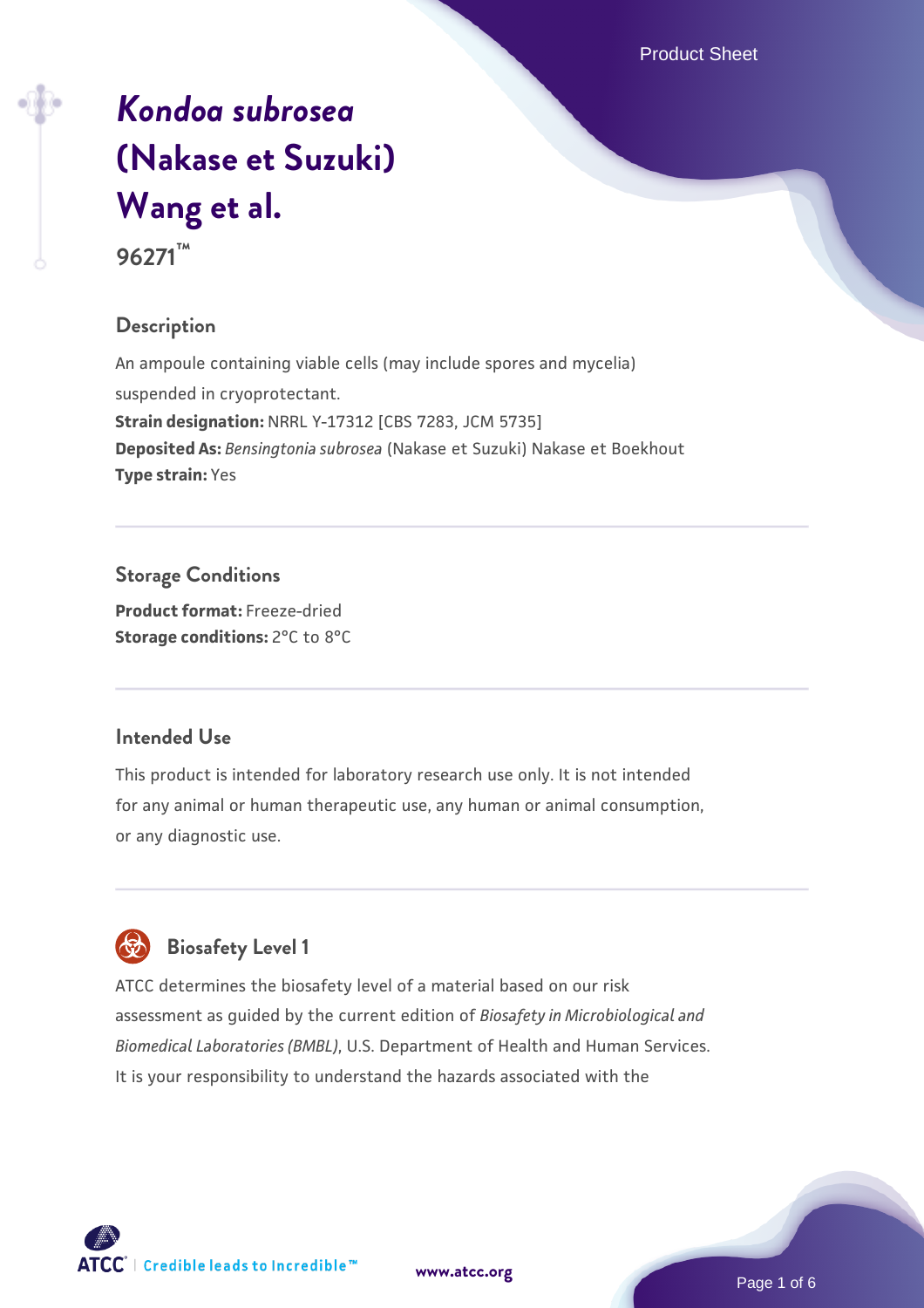material per your organization's policies and procedures as well as any other applicable regulations as enforced by your local or national agencies.

ATCC highly recommends that appropriate personal protective equipment is always used when handling vials. For cultures that require storage in liquid nitrogen, it is important to note that some vials may leak when submersed in liquid nitrogen and will slowly fill with liquid nitrogen. Upon thawing, the conversion of the liquid nitrogen back to its gas phase may result in the vial exploding or blowing off its cap with dangerous force creating flying debris. Unless necessary, ATCC recommends that these cultures be stored in the vapor phase of liquid nitrogen rather than submersed in liquid nitrogen.

#### **Certificate of Analysis**

For batch-specific test results, refer to the applicable certificate of analysis that can be found at www.atcc.org.

#### **Growth Conditions**

**Medium:**  [ATCC Medium 28: Emmons' modification of Sabouraud's agar/broth](https://www.atcc.org/-/media/product-assets/documents/microbial-media-formulations/2/8/atcc-medium-28.pdf?rev=0da0c58cc2a343eeae735016b70809bb) [ATCC Medium 200: YM agar or YM broth](https://www.atcc.org/-/media/product-assets/documents/microbial-media-formulations/2/0/0/atcc-medium-200.pdf?rev=ac40fd74dc13433a809367b0b9da30fc) [ATCC Medium 323: Malt agar medium](https://www.atcc.org/-/media/product-assets/documents/microbial-media-formulations/3/2/3/atcc-medium-323.pdf?rev=58d6457ee20149d7a1c844947569ef92) **Temperature:** 24-26°C **Atmosphere:** Aerobic

**Handling Procedures**





Page 2 of 6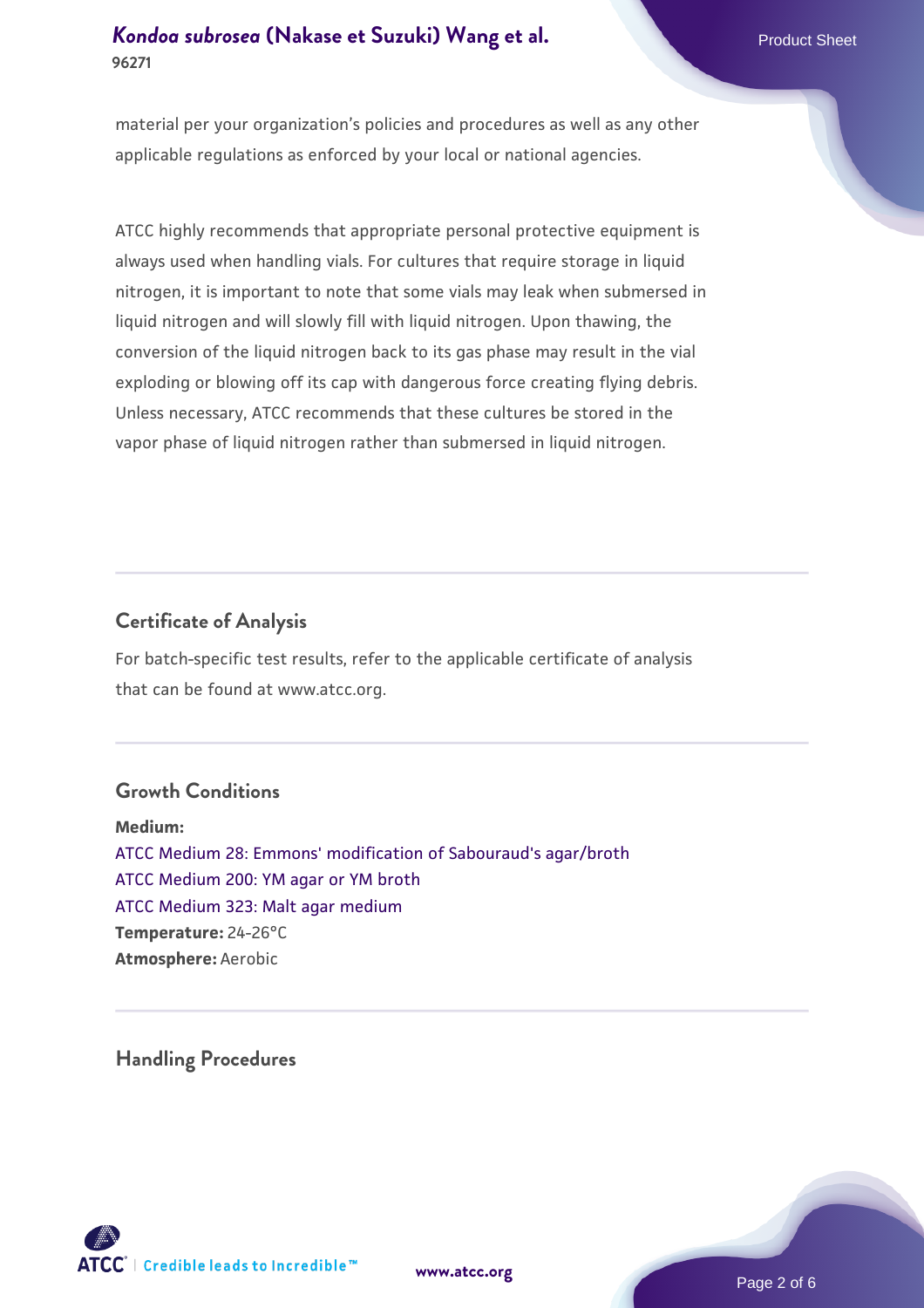#### For **freeze-dry (lyophilized)** ampoules:

- 1. Open an ampoule according to enclosed instructions.
- 2. From a single test tube of **sterile distilled water** (5 to 6 mL), withdraw approximately 0.5 to 1.0 mL with a sterile pipette and apply directly to the pellet. Stir to form a suspension.
- 3. Aseptically transfer the suspension back into the test tube of sterile distilled water.
- Let the test tube sit at room temperature (25°C) undisturbed for **at** 4. **least 2 hours**; longer (e.g., overnight) rehydration might increase viability of some fungi.
- Mix the suspension well. Use several drops (or make dilutions if desired) 5. to inoculate recommended solid or liquid medium. Include a control that receives no inoculum.
- 6. Incubate the inoculum at the propagation conditions recommended.
- 7. Inspect for growth of the inoculum/strain regularly. The sign of viability is noticeable typically after 1-2 days of incubation. However, the time necessary for significant growth will vary from strain to strain.

#### **Notes**

Additional information on this culture is available on the ATCC® web site at www.atcc.org.

#### **Material Citation**

If use of this material results in a scientific publication, please cite the material in the following manner: *Kondoa subrosea* (Nakase et Suzuki) Wang et al. (ATCC 96271)

#### **References**

References and other information relating to this material are available at www.atcc.org.

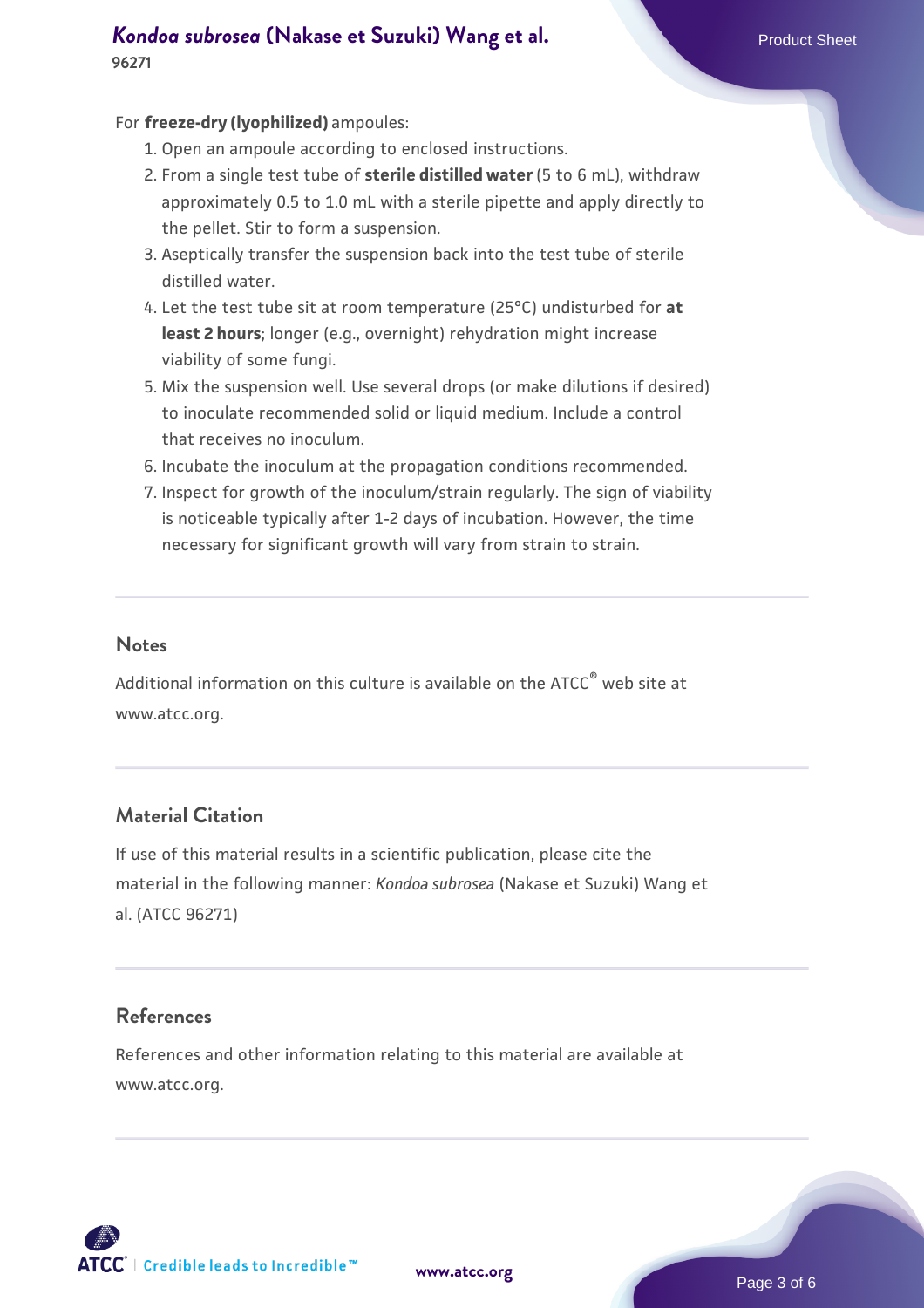#### **Warranty**

The product is provided 'AS IS' and the viability of ATCC® products is warranted for 30 days from the date of shipment, provided that the customer has stored and handled the product according to the information included on the product information sheet, website, and Certificate of Analysis. For living cultures, ATCC lists the media formulation and reagents that have been found to be effective for the product. While other unspecified media and reagents may also produce satisfactory results, a change in the ATCC and/or depositor-recommended protocols may affect the recovery, growth, and/or function of the product. If an alternative medium formulation or reagent is used, the ATCC warranty for viability is no longer valid. Except as expressly set forth herein, no other warranties of any kind are provided, express or implied, including, but not limited to, any implied warranties of merchantability, fitness for a particular purpose, manufacture according to cGMP standards, typicality, safety, accuracy, and/or noninfringement.

#### **Disclaimers**

This product is intended for laboratory research use only. It is not intended for any animal or human therapeutic use, any human or animal consumption, or any diagnostic use. Any proposed commercial use is prohibited without a license from ATCC.

While ATCC uses reasonable efforts to include accurate and up-to-date information on this product sheet, ATCC makes no warranties or representations as to its accuracy. Citations from scientific literature and patents are provided for informational purposes only. ATCC does not warrant that such information has been confirmed to be accurate or complete and the customer bears the sole responsibility of confirming the accuracy and completeness of any such information.

This product is sent on the condition that the customer is responsible for and assumes all risk and responsibility in connection with the receipt, handling,



**[www.atcc.org](http://www.atcc.org)**

Page 4 of 6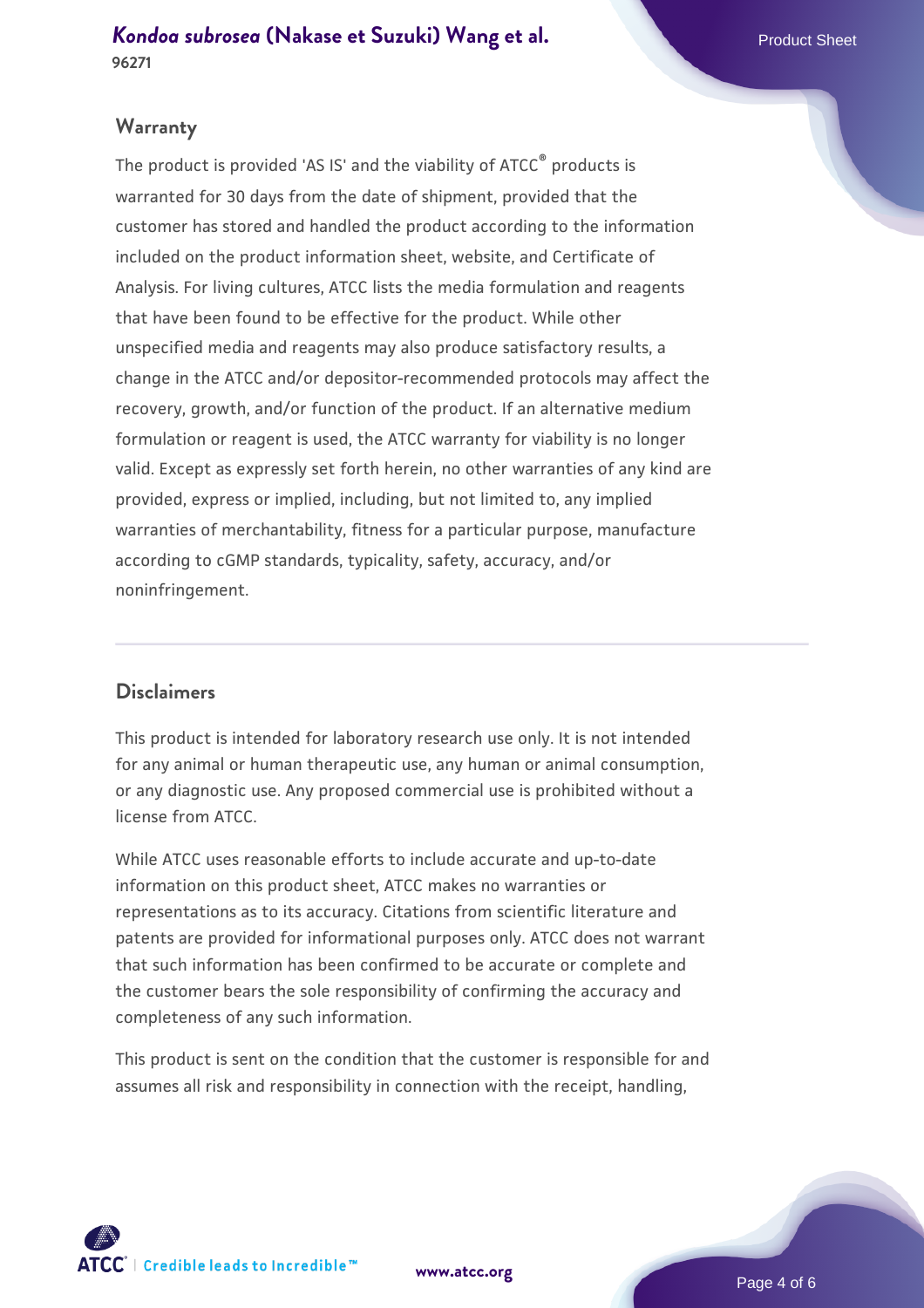storage, disposal, and use of the ATCC product including without limitation taking all appropriate safety and handling precautions to minimize health or environmental risk. As a condition of receiving the material, the customer agrees that any activity undertaken with the ATCC product and any progeny or modifications will be conducted in compliance with all applicable laws, regulations, and guidelines. This product is provided 'AS IS' with no representations or warranties whatsoever except as expressly set forth herein and in no event shall ATCC, its parents, subsidiaries, directors, officers, agents, employees, assigns, successors, and affiliates be liable for indirect, special, incidental, or consequential damages of any kind in connection with or arising out of the customer's use of the product. While reasonable effort is made to ensure authenticity and reliability of materials on deposit, ATCC is not liable for damages arising from the misidentification or misrepresentation of such materials.

Please see the material transfer agreement (MTA) for further details regarding the use of this product. The MTA is available at www.atcc.org.

#### **Copyright and Trademark Information**

© ATCC 2021. All rights reserved.

ATCC is a registered trademark of the American Type Culture Collection.

#### **Revision**

This information on this document was last updated on 2021-05-19

#### **Contact Information**

ATCC 10801 University Boulevard Manassas, VA 20110-2209 USA